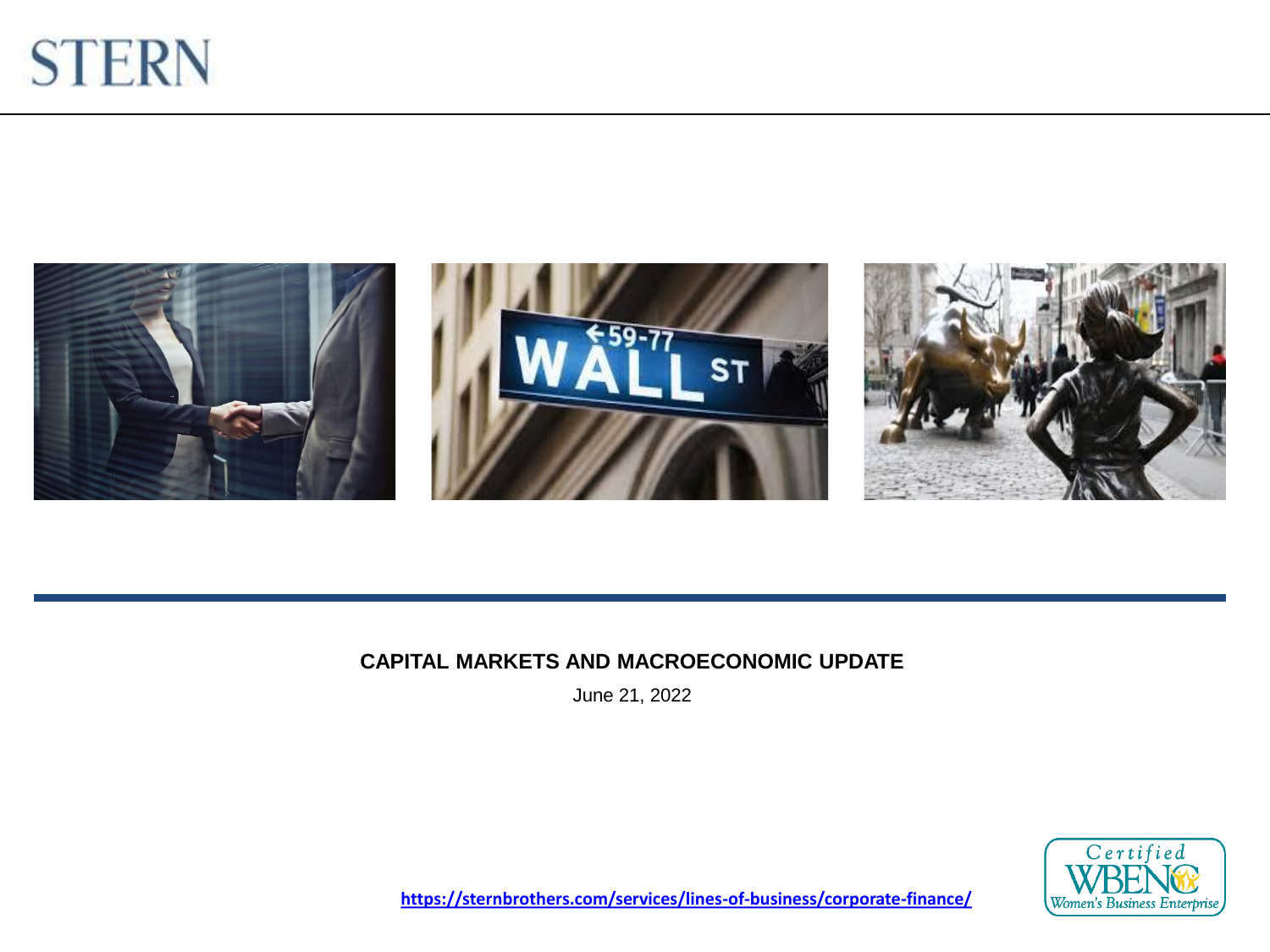- **THE INVESTMENT GRADE PRIMARY MARKET PRICED ZERO DEALS LAST WEEK—<sup>A</sup> SEVEN-BUSINESS DAY SHUTDOWN**
	- This was the first non-seasonal/holiday full week with no deals priced since February 2016, according to *Credit Flow Research*
	- There were only two shutdowns longer
		- o Lehman shutdown September 2008: nine business days
		- $\circ$  China growth fears, Fed rate hike nerves August/early September 2015: thirteen business days
- **THIS WEEK IS EXPECTED TO PRICE \$16.2B ON AVERAGE,** ranging from a low of \$10.0B and high of \$30.0B—NOT including the potential \$20.0B Oracle M&A financing and some desks are not ruling out another zero-issuance week
- **JUNE HAS PRICED \$52.1B**, versus the average estimate of \$104.4B with only eight issuing days remaining in the month
	- Many desks surveyed say issuance in the back end of June feels light
	- Corporate earning blackouts are not going to help volume
- **YEAR-TO-DATE VOLUME STANDS AT \$720.5B,** running 10% behind last year
- **UNDERWRITERS LACK THE CONFIDENCE OF A NEAR TERM CALENDAR** and any issuance will be heavily market tone dependent; there is clearly a pipeline of issuers looking as May fell well short of expectations and last week's zero issuance

|                             | <b>Volume</b> | <b>IPT-PXD</b> | <b>Book</b> | <b>NIC</b> |
|-----------------------------|---------------|----------------|-------------|------------|
|                             | (B)           | (bp)           | (X)         | (bp)       |
| <b>Week ending 06/17/22</b> | \$0.0         | n.a.           | n.a.        | n.a.       |
| Week ending 06/10/22        | \$34.8        | (22.9)         | 3.1         | 11.8       |
| <b>June 2022</b>            | \$52.1        | (23.0)         | 3.0         | 10.8       |
| <b>2022 YTD</b>             | \$720.5       | (20.8)         | 2.8         | 10.6       |
| <b>2021 YTD</b>             | \$802.3       | (24.0)         | 3.1         | 0.6        |

THE HIGH YIELD PRIMARY MARKET had a slow week, though busier than the investment grade market, pricing two deals for \$1.3B

- June has priced 13 deals for \$9.2B
- YTD issuance has priced 93 deals for \$67.3B, running 75% behind last year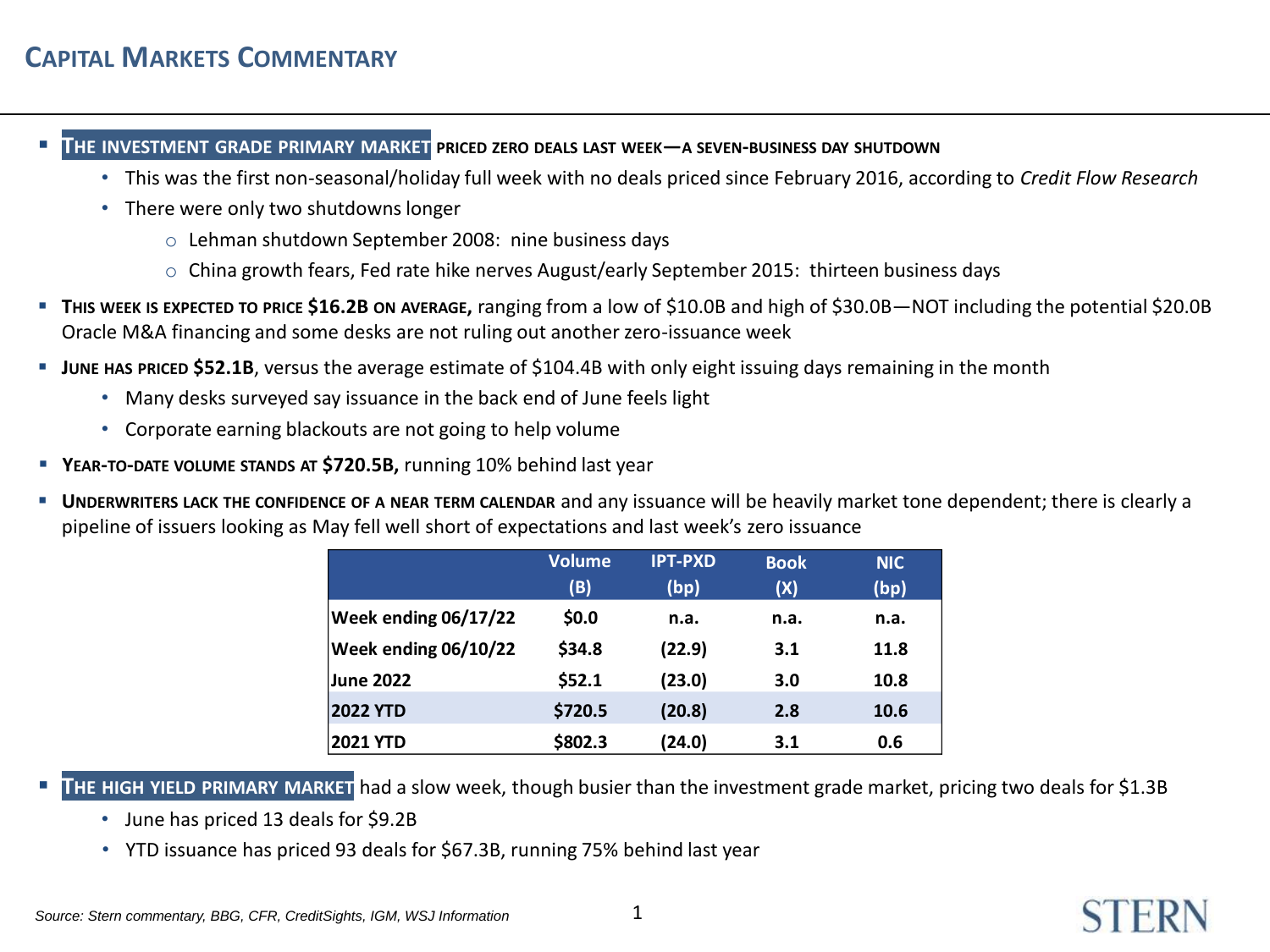## **CAPITAL MARKETS COMMENTARY**

- **BOND FUNDS SAW INVESTMENT GRADE OUTFLOWS OF \$8.7B** and \$5.7B OUTflows for high yield—the largest IG outflow of 2022
- **INITIAL JOBLESS CLAIMS FELL 3K TO 229K,** exceeding estimates calling for 217K
- **CONTINUING CLAIMS ROSE SLIGHTLY TO 1.31 MILLION,** still hovering around near the lowest level since 1969
- **PPI JUMPED 0.8% IN MAY AND 10.8% FROM A YEAR AGO**
	- Excluding food and energy, core PPI was up 0.5% for the month and 8.3% for the year
	- Nearly two-thirds of the May increase was due to an advance in goods prices, especially energy
- **THE FEDERAL RESERVE RAISED FED FUND RATES BY 75BP,** the largest single move since 1994
	- The committee vote was 10-1, with Kansas City Fed President Esther George dissenting in favor of a 50bp hike
	- Chairman Powell assured that 75bp hikes will not become the norm, but an additional 50-75bp **IS** expected in the July meeting
	- The most notable change in the policy statement was the omission of the phrase *"the committee expects inflation to return to its 2% objective."*
	- All 18 officials who participated in the meeting expect the Fed to raise rates to at least 3.00% this year, with at least half of all officials say the rate might need to rise to around 3.375% this year
	- The unemployment rate was revised up to 3.7% (3.5% prior) by year end and to reach 4.1% (3.6% prior) in 2024
	- GDP growth was revised down to 1.7% from 2.8% this year and the 2023 projection was cut to 1.7% from 2.2%
- **RETAIL SALES FELL UNEXPECTEDLY IN MAY BY 0.3%,** much lower than the 0.1% increase expected and the first monthly decline in five months
	- The decline was driven by a 3.5% decline in auto sales
	- Excluding autos, sales increased 0.5%, lower than the 0.7% increase consensus
- **HOUSING STARTS FELL 14.4% IN MAY** to the lowest level in over a year
	- Building permits also fell to the lowest level since September
	- Ongoing supply chain challenges and rising mortgage rates continue to take a toll on demand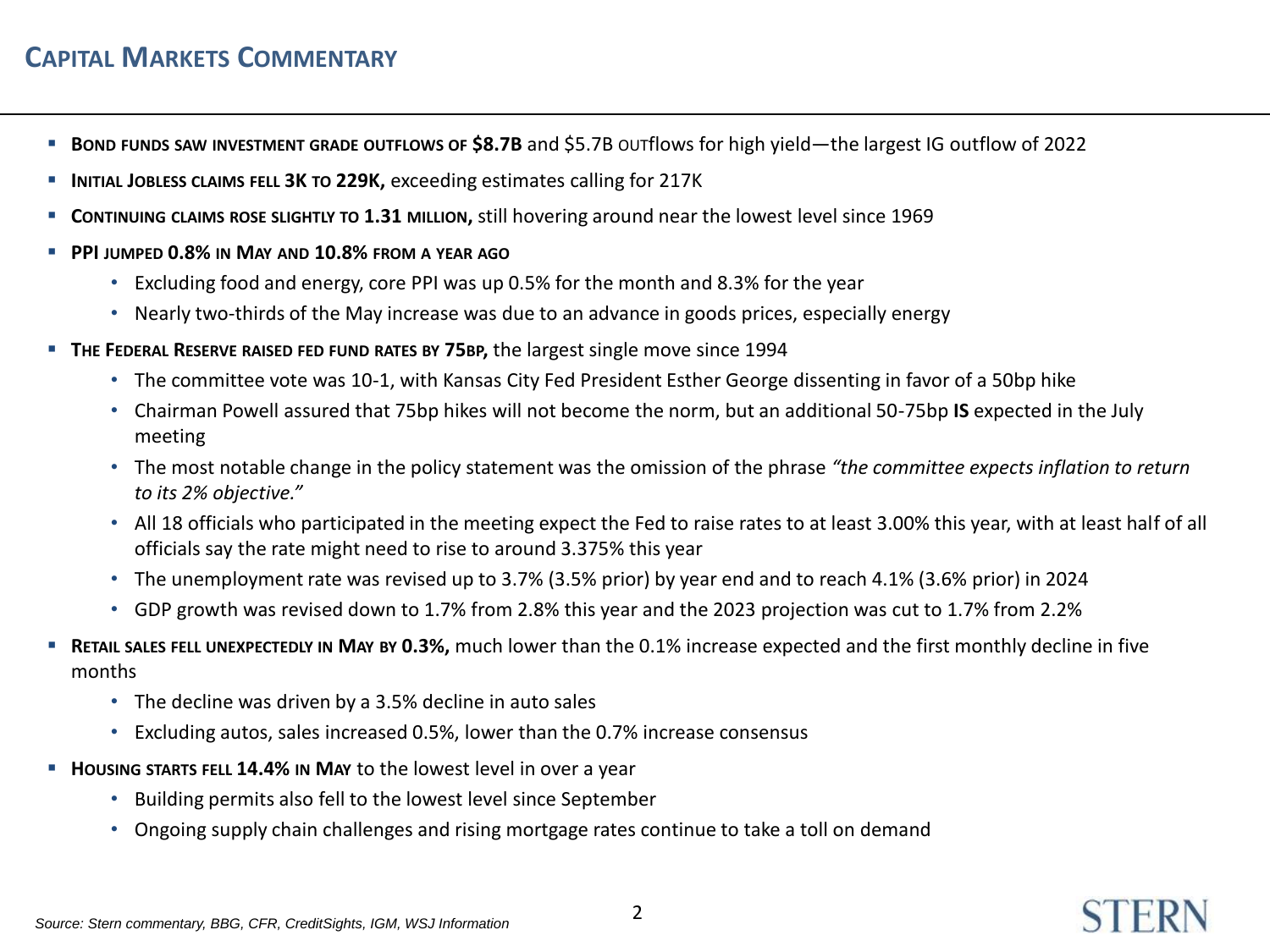#### **US INVESTMENT GRADE, ESG, AND HIGH YIELDS BOND FUND FLOWS**



- U.S. Investment Grade funds posted outflows of \$8.7 billion—the largest in 2022
- U.S High Yield funds saw inflows of \$5.7 billion
- Net outflows to ESG ETF's totaled \$177.4 million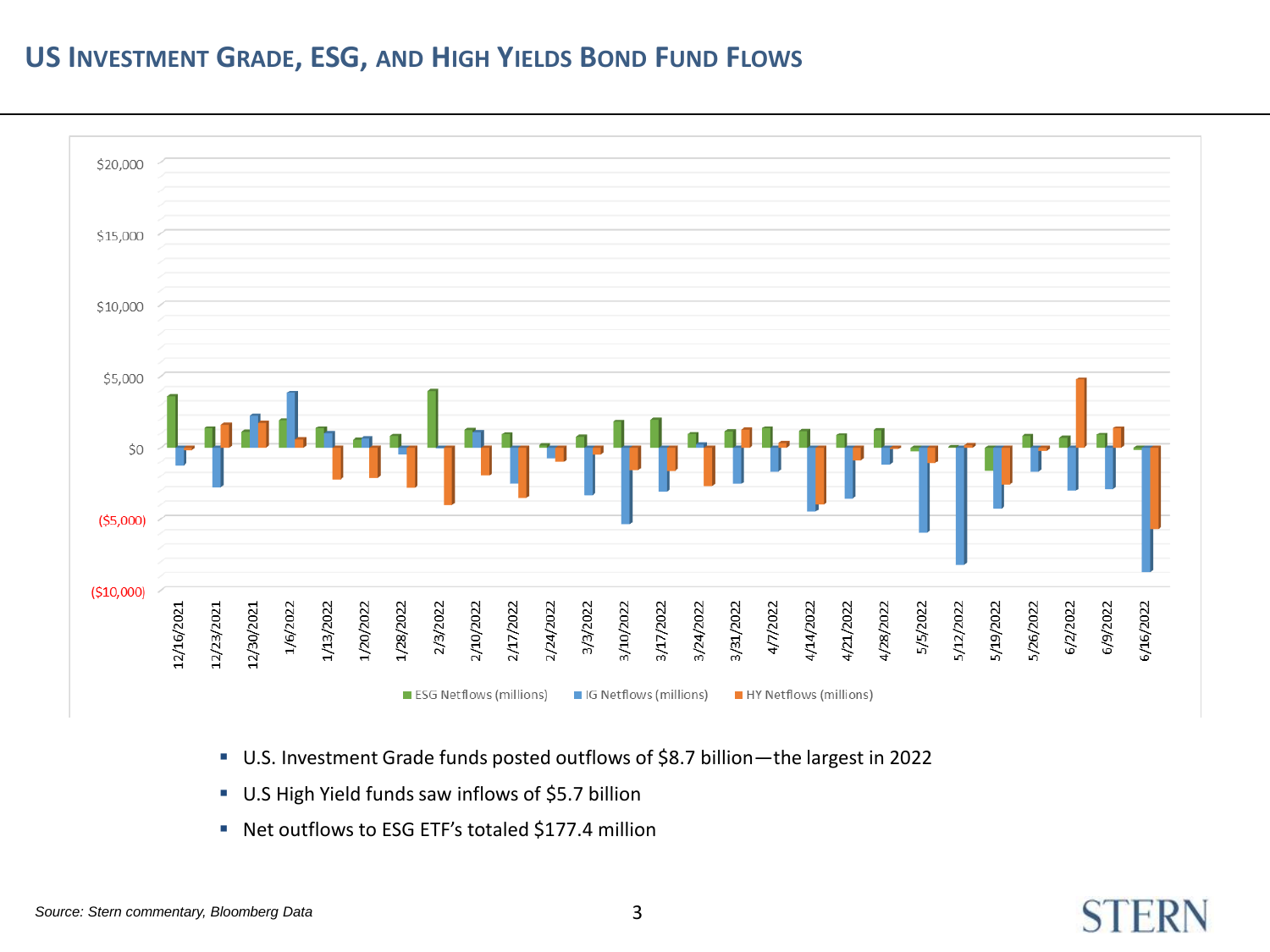### **INVESTMENT GRADE METRICS**

| <b>Week Ending</b>      | 6.17.22        | 6.10.22       | <b>YTD</b>       |
|-------------------------|----------------|---------------|------------------|
| Volume (\$b)            | \$0.0\$        | \$34.8        | \$720.5          |
| <b>Deals</b>            | $\overline{0}$ | 28            | 413              |
| <b>Tranches</b>         | 0              | 46            | 827              |
| AVG IPT-PXD             | N/A            | (22.9)        | (20.8)           |
| AVG X-Cover             | N/A            | 3.1           | 2.8              |
| <b>AVG NIC</b>          | N/A            | 11.8          | 10.6             |
|                         |                |               | <b>June 2022</b> |
| <b>Month-To-Date</b>    | <b>Jun-22</b>  | <b>May-22</b> | <b>Estimate</b>  |
| Volume (\$b)            | \$52.1         | \$87.3        | \$104.4          |
| <b>Deals</b>            | 41             | 63            | n.a.             |
| Year-To-Date            | 2022           | 2021          | $+/-%$           |
|                         |                |               |                  |
| Ex-SSA Issuance (\$b)   | \$720.5        | \$802.3       | (10)             |
| Domestic FIG            | \$273.3        | \$261.4       | 5                |
| Domestic Industrial     | \$173.2        | \$213.5       | (19)             |
| Domestic Utility        | \$43.3         | \$53.5        | (19)             |
| Yankee FIG              | \$155.1        | \$151.0       | 3                |
| Yankee Industrial       | \$68.3         | \$115.8       | (41)             |
| Yankee Utility          | \$7.0          | \$7.1         | (1)              |
| M&A                     | \$79.6         | \$70.9        | 12               |
| Green                   | \$21.1         | \$16.8        | 26               |
| Sustainability          | \$13.1         | \$14.9        | (12)             |
| Sustainability-Linked   | \$8.3          | \$3.7         | 124              |
| Social                  | \$2.5          | \$2.3         | 9                |
| Total ESG (U.S. Ex-SSA) | \$45.0         | \$37.7        | 19               |





# **STERN**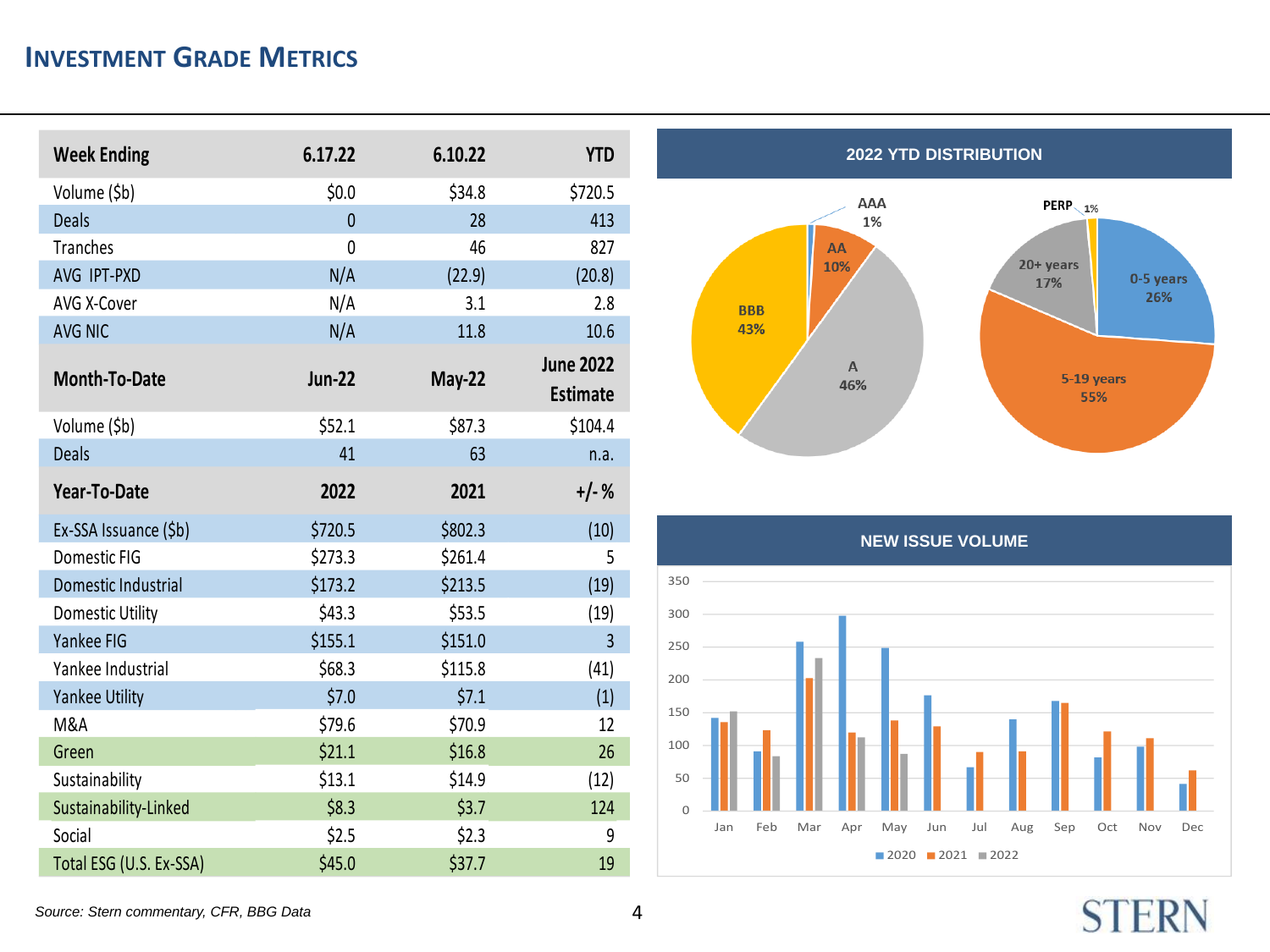| Exchange                | <b>Current</b> | 52 Week High | 2021 Close | YTD%     |
|-------------------------|----------------|--------------|------------|----------|
| <b>North America</b>    |                |              |            |          |
| <b>DIJA</b>             | 29,889         | 36,953       | 36,338     | $-17.7%$ |
| S&P 500                 | 3,675          | 4,819        | 4,766      | $-22.9%$ |
| Nasdaq                  | 10,798         | 16,212       | 15,645     | $-31.0%$ |
| <b>VIX</b>              | 31             | 38.9         | 17         | 80.2%    |
| IPC - Mexico            | 47,876         | 57,064       | 53,272     | $-10.1%$ |
| S&P/TSX - Toronto       | 19,113         | 22,213       | 21,223     | $-9.9%$  |
| Europe                  |                |              |            |          |
| CAC 40 - Paris          | 5,920          | 7,385        | 7,153      | $-17.2%$ |
| DAX - Frankfurt         | 13,266         | 16,290       | 15,885     | $-16.5%$ |
| FTSE 100 - London       | 7,122          | 7,687        | 7,385      | $-3.6%$  |
| FTSE MIB - Italy        | 22,004         | 28,213       | 27,347     | $-19.5%$ |
| <b>IBEX</b> - Spain     | 8,286          | 9,198        | 8,714      | $-4.9%$  |
| Asia                    |                |              |            |          |
| Hang Seng - Hong Kong   | 21,164         | 29,395       | 23,398     | $-9.5%$  |
| KOSPI - South Korea     | 2,391          | 3,316        | 2,978      | $-19.7%$ |
| Nikkei 225 - Japan      | 25,771         | 30,796       | 28,792     | $-10.5%$ |
| RTS - Russia            | 1,358          | 1,934        | 1,596      | $-14.9%$ |
| Sensex - India          | 51,598         | 62,245       | 58,254     | $-11.4%$ |
| S&P/ASX 200 - Australia | 6,433          | 7,633        | 7,445      | $-13.6%$ |
| Shanghai - China        | 3,315          | 3,724        | 3,640      | $-8.9%$  |

| (USD)                  | <b>Current</b> | <b>Y/E 2021</b> | 2022<br>Projected | 2023<br><b>Projected</b> |
|------------------------|----------------|-----------------|-------------------|--------------------------|
| NYM WTI Crude (\$/bbl) | \$110.07       | \$75.21         | \$103.60          | \$91.01                  |
| NYMEX Nat. Gas (MMBtu) | \$6.72         | \$3.73          | 6.63              | 5.24                     |
| Gold $($/t$ oz)        | \$1,838.37     | \$1,829         | 1,858             | 1,904                    |
| Silver (\$/t oz)       | \$21.60        | \$23            | 22.45             | 22.38                    |
| Soybeans (cents/bu)    | \$1,702.00     | \$1,329         | 1,621.97          | 1,478.49                 |
| Wheat (cents/bu)       | \$1,046.75     | \$771           | 1,078.73          | 1,055.40                 |

|                 | <b>Yield</b> | 2021 Close | $+$ / - bps |
|-----------------|--------------|------------|-------------|
| Fed Funds       | 1.580        | 0.080      | 150.00      |
| 3-Month T-Bills | 1.565        | 0.030      | 153.42      |
| 3-Month Libor   | 2.096        | 0.209      | 188.67      |
| 2-Year          | 3.179        | 0.732      | 244.63      |
| 3-Year          | 3.349        | 0.957      | 239.22      |
| 5-Year          | 3.342        | 1.263      | 207.88      |
| 10-Year         | 3.226        | 1.510      | 171.55      |
| 30-Year         | 3.280        | 1.903      | 137.63      |
|                 |              |            |             |

**STERN**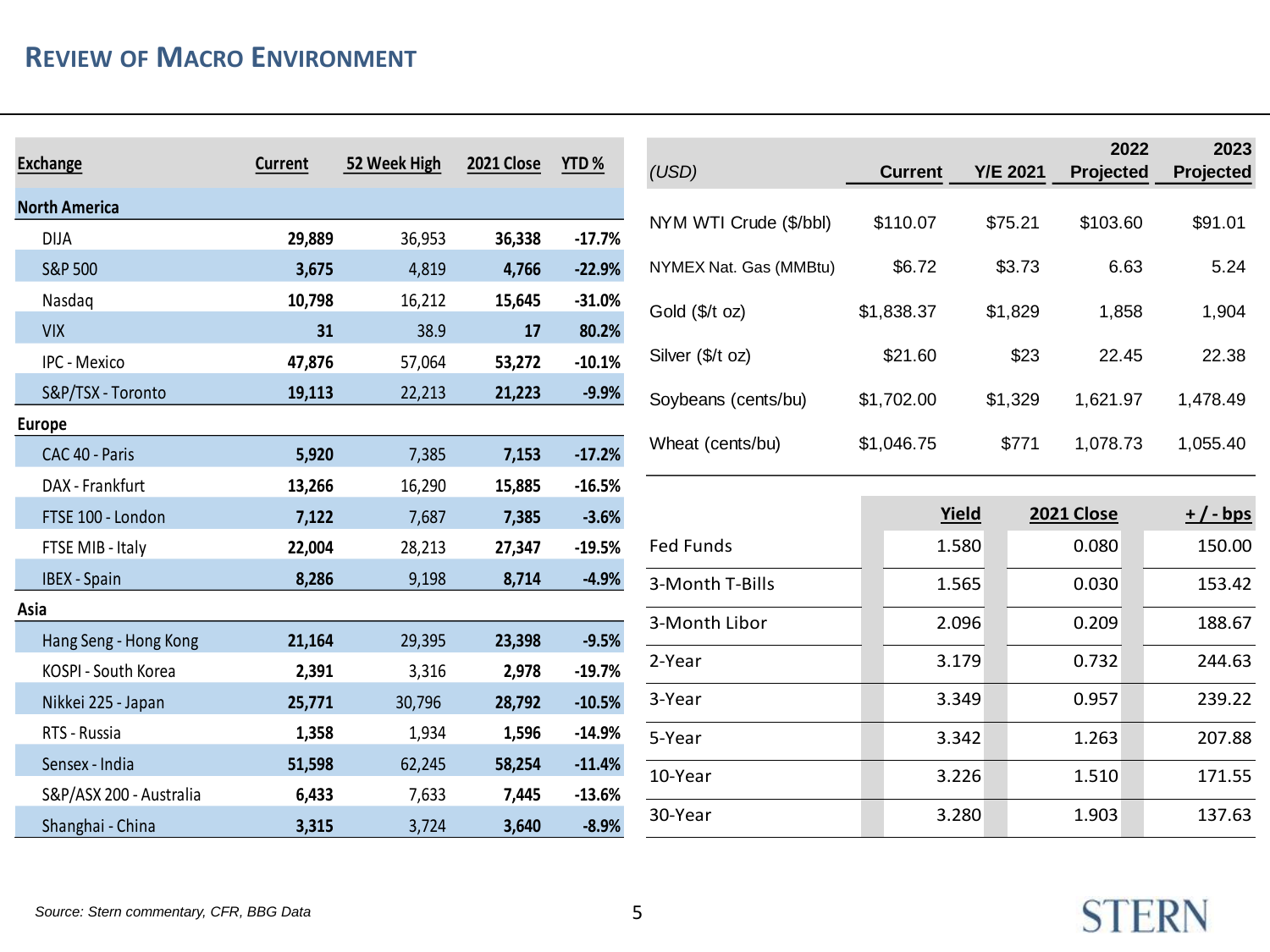| <b>Monday</b> | Tuesday                    | Wednesday                        | Thursday                 | Friday                   |
|---------------|----------------------------|----------------------------------|--------------------------|--------------------------|
| $30-Mav$      | $31-Mav$                   | $1$ -Jun                         | $2$ -Jun                 | 3-Jun                    |
|               | <b>Consumer Confidence</b> | <b>MBA Mortgage Applications</b> | Initial Jobless Claims   | Nonfarm Payrolls         |
|               |                            | <b>Construction Spending</b>     | <b>Continuing Claims</b> | <b>Unemployment Rate</b> |
|               |                            | <b>ISM Manufacturing</b>         | <b>Factory Orders</b>    |                          |
|               |                            | <b>ISM Prices Paid</b>           | Durable Goods            |                          |
| 6-Jun         | 7-Jun                      | 8-Jun                            | 9-Jun                    | $10$ -Jun                |
|               | Trade Balance              | <b>MBA Mortgage Applications</b> | Initial Jobless Claims   | <b>CPI</b>               |
|               |                            | Wholesale Inventories            | <b>Continuing Claims</b> | U. Of Michigan Sentiment |

| $13$ -Jun            | $14$ -Jun                      | $15$ -Jun                        | $16$ -Jun                     | $17$ -Jun                       |
|----------------------|--------------------------------|----------------------------------|-------------------------------|---------------------------------|
|                      | PPI                            | <b>FOMC Rate Decision</b>        | Initial Jobless Claims        | <b>Industrial Production</b>    |
|                      | <b>Small Business Optimism</b> | <b>MBA Mortgage Applications</b> | <b>Continuing Claims</b>      | Capacity Utilization            |
|                      |                                | <b>Retail Sales</b>              | <b>Building Permits</b>       |                                 |
|                      |                                |                                  | <b>Housing Starts</b>         |                                 |
| $20$ -Jun            | $21$ -Jun                      | $22$ -Jun                        | $23$ -Jun                     | $24$ -Jun                       |
|                      | <b>Existing Home Sales</b>     | <b>MBA Mortgage Applications</b> | <b>Initial Jobless Claims</b> | <b>New Home Sales</b>           |
|                      |                                |                                  | <b>Continuing Claims</b>      | <b>U. Of Michigan Sentiment</b> |
|                      |                                |                                  |                               |                                 |
|                      |                                |                                  |                               |                                 |
| $27 - Jun$           | $28 - Jun$                     | $29$ -Jun                        | $30 - Jun$                    | $1$ -Jul                        |
| Durable Goods Orders | Wholesale Inventories          | <b>MBA Mortgage Applications</b> | Initial Jobless Claims        | <b>Construction Spending</b>    |
| Pending Home Sales   | Consumer Confidence            | GDP                              | <b>Continuing Claims</b>      | <b>ISM</b>                      |
|                      |                                | <b>Personal Consumption</b>      | Personal Income               |                                 |
|                      |                                |                                  | <b>Personal Spending</b>      |                                 |